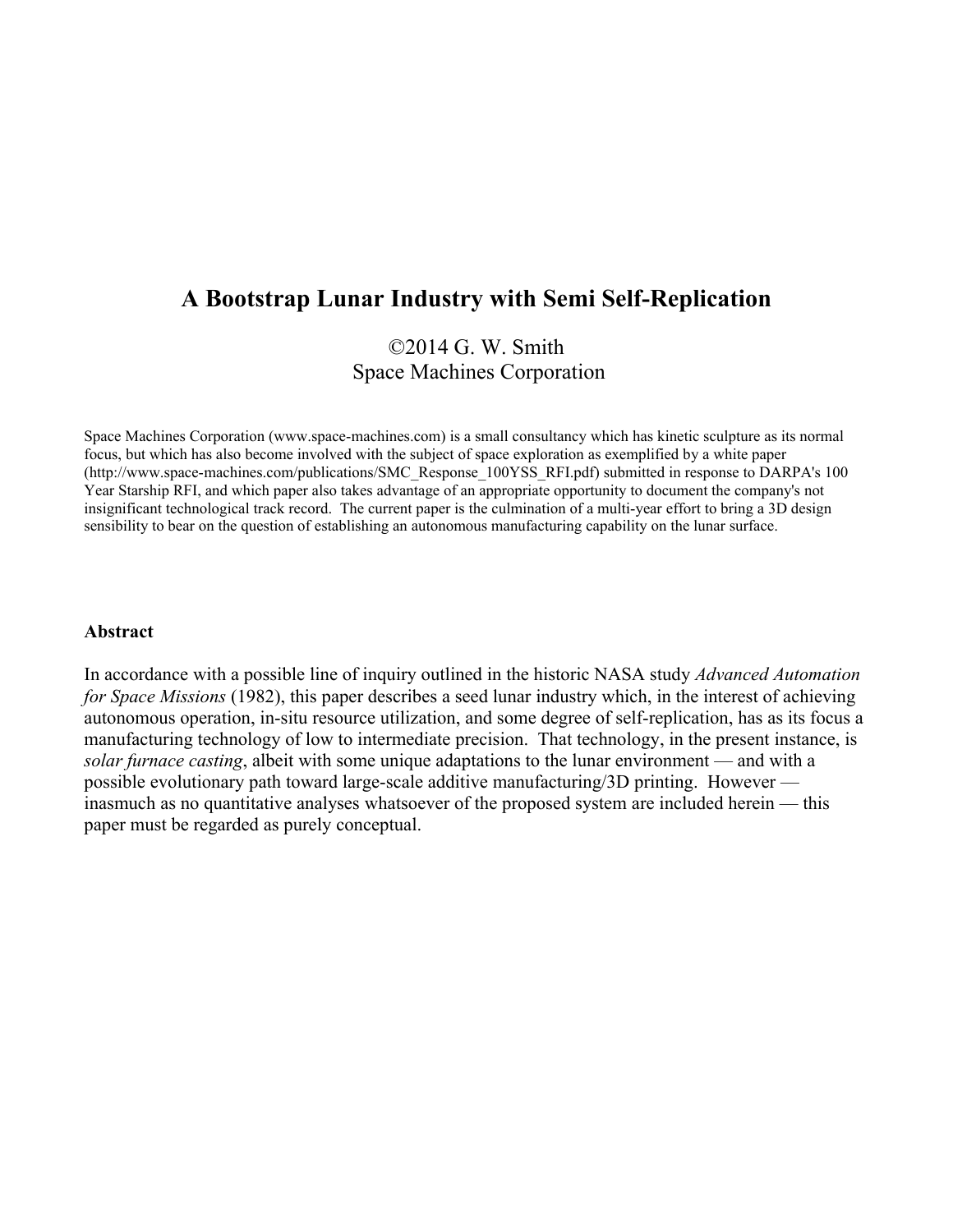#### **Introduction**

A brief glance at the history of early seventeenth century English migration to the American colonies will shed some light on the transport capabilities requisite for the establishment of a viable space colonization effort.

During the first period of sustained migration, 1630 to 1640, we can make a quick estimate that some 5,000 souls per year made the leap, i.e., an average of one ship per week with 100 passengers [1].

Given that England had approximately 5 million inhabitants at the time [2], the logistics were therefore in place to provide passage to a mere 0.1% of the population per year, and which movement history regards as the first trickle of what would become a much larger migration.

Extrapolating to a 2014 US population of 314 million, that same trickle equates to space cabin accommodations for 314,000 individuals per year — and the possibility of providing which capacity must be seen as a threshold for generating some real enthusiasm among tax-paying Americans for space colonization.

On the one hand, this would seem to be an impossible challenge; yet as has been clear to students of space travel for some time, there is available to humankind an ideal platform for its leap into the cosmos: one having a vast and largely uniform surface rich in pulverized ores, a highly stable incidence of intense solar energy, and low gravity and lack of atmosphere such that whatever is manufactured there can become space-borne with relatively little effort. Indeed, so ideal is this platform as a manufactory for the components of a space fleet — these to receive final assembly in cislunar space that an earth launch capability can be dedicated to the ferrying of passengers and provisions to the completed vessels.

The platform to which we refer is, of course, the moon; and as has also been clear to students of space travel for some time, its effective utilization must depend upon autonomous, self-replicating manufacturing systems.

Hence the daring 1982 NASA study *Advanced Automation for Space Missions*, which has as its focus a self-replicating industry with across-the-board, state-of-the-art capabilities, and with said industry to be initiated via the delivery of a 100-ton "seed" factory to the lunar surface.

This same document, however, also includes an appendix entitled " Issues and Concepts for Further Consideration", and which appendix suggests one of the two principles to be explored herein, namely, that 1) a manufacturing technology of lower precision and higher modularity might better lend itself to the initial stages of attempts to achieve self-replication [3].

A separate NASA-funded document, the *Lunar Sourcebook* — and here we must pause in tribute to the visionary faith of the authors of these two volumes — has articulated the second principle upon which the current exploration is based, namely, that 2) the apparently alien lunar environment can, if properly apprehended, have some unique advantages for manufacturing [4].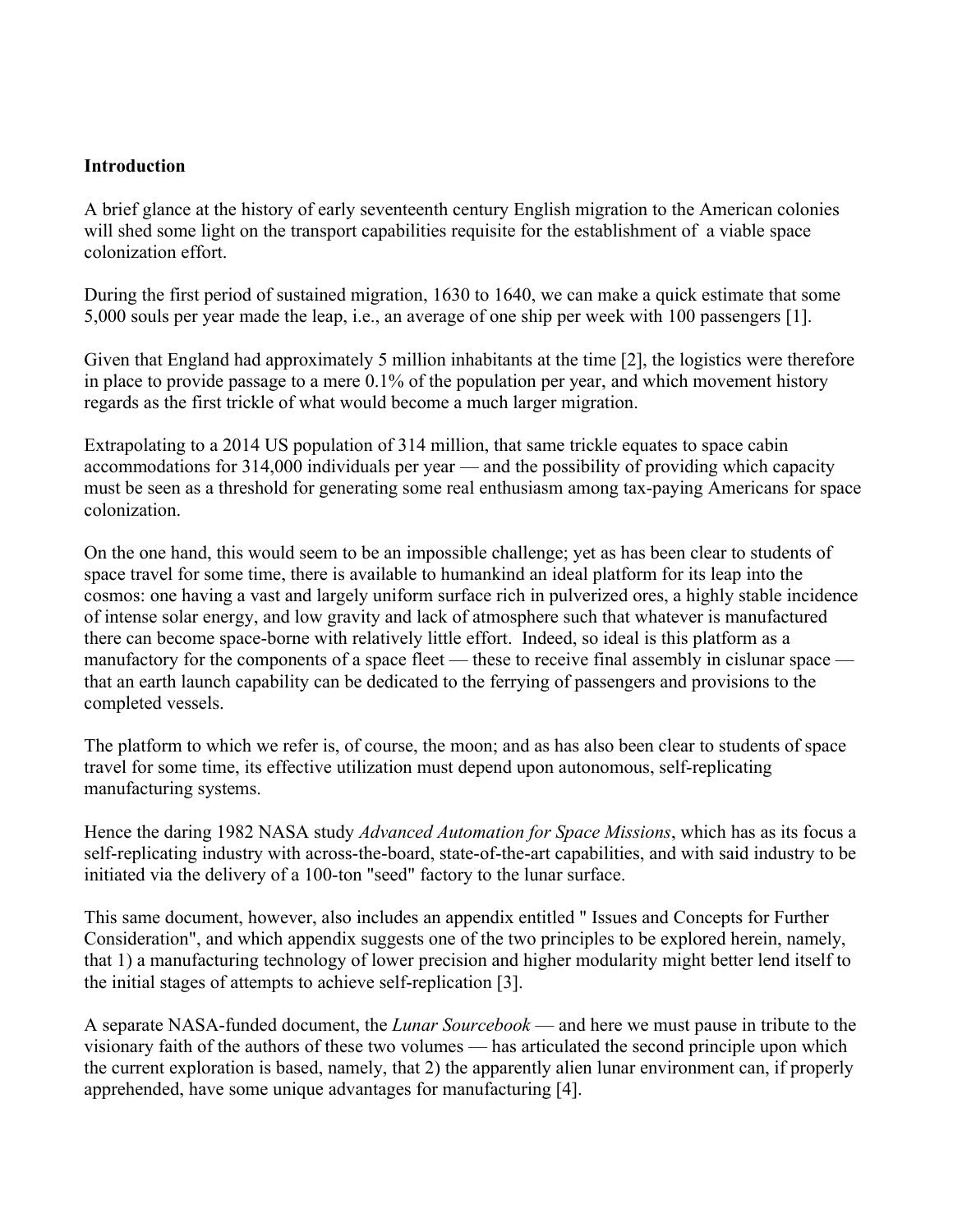#### **Solar Furnace Casting as a Bootstrap Lunar Industry**

As illustrated in Fig. 1, the core element of the present exploration is a solar furnace mirror with a) an aperture of, say,1 meter; b) a hemi-spherical outer profile; and c) a parabolic inner profile whose focal point is at the center of the hemi-spherical lower portion of the crucible shown — and said mirror to be cast from the material of the lunar regolith. The previously-referenced *Advanced Automation for Space Missions* notes that there are terrestrial precedents for the use of basalt as such a casting material; however — inasmuch as a) semi-pure glass beads constitute a significant portion of the regolith; b) a relatively simple *mechanical* means might be devised for their separation, if such does not already exist; c) glass as a material is highly amenable to casting; d) the low gravity of the moon and the "weightlessness" of the space environment largely offset the relatively low tensile strength of glass and likewise make possible the use of relatively thick sections; and e) in the anhydrous environments of the moon and space in general, glass is in fact likely to have much higher tensile strength than it typically does on earth [5] — it is this material which has been selected for the current inquiry. Moreover, the capability of bringing glass to the molten state provides a possible path to the production of a composite material in which glass is the matrix [6], and which material in turn might serve as a feedstock for additive manufacturing/3D printing.

**Fig. 1.** Conceptual cross section of lunar-originated solar furnace mirror with earthoriginated crucible. (Mirror shown without its vacuum-deposited aluminum coating to better illustrate glass composition.)

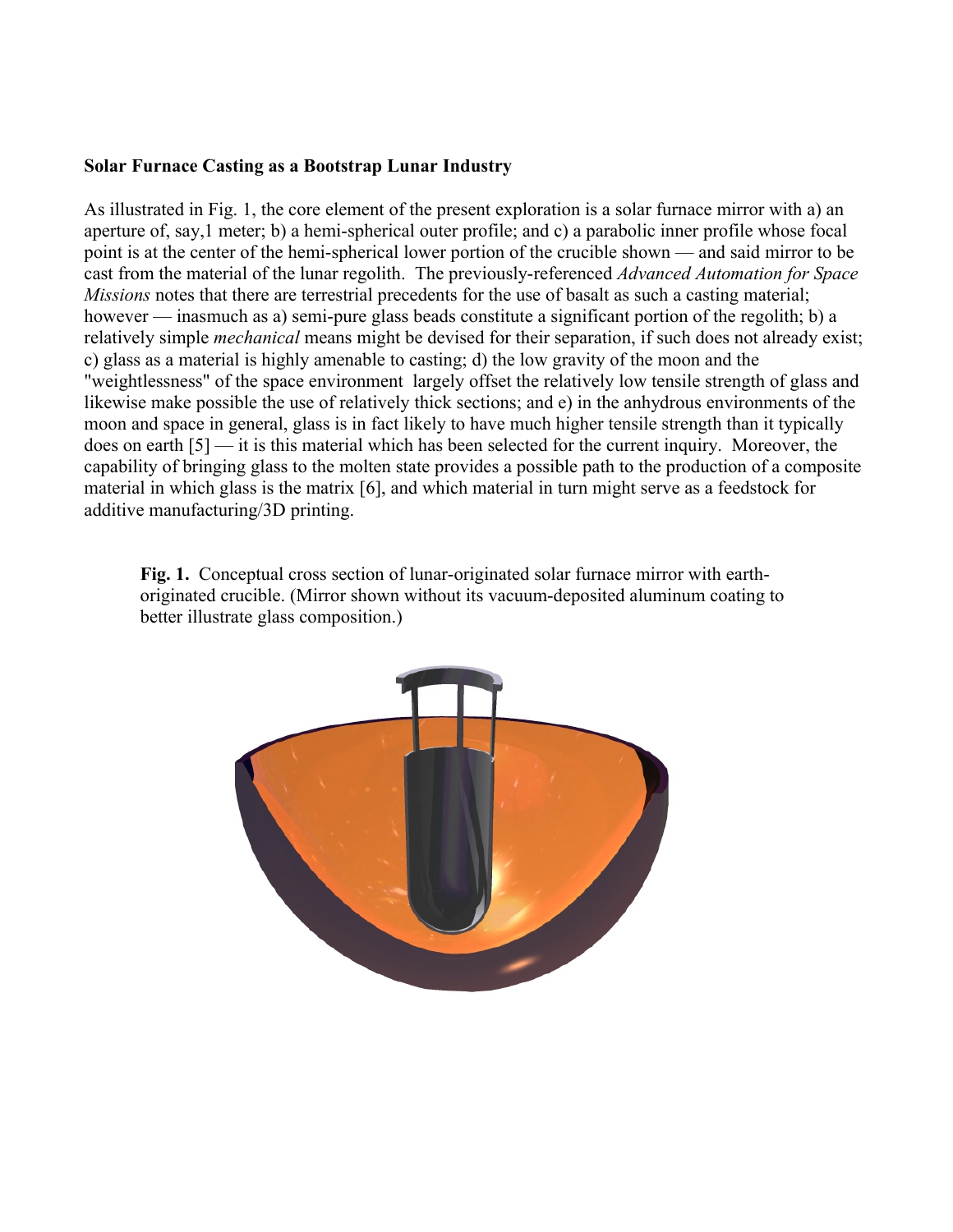Thus the basic premise of the current study: a solar furnace mirror which can bring to a molten state the material from which its duplicate is to be cast — this a not inconsiderable feat. Given, however, that the goal of the current study is not to describe some system of theoretically perfect self-replication, but rather one capable of actual implementation in the near future, this study envisions extensive use of earth-originated components, tooling, and equipment, as shall be considered in detail later. In reference to Fig. 1, this proviso first makes itself felt in that, although the initial complement of crucibles for the project are earth-originated, their low weight and stackable "paper cup" design make it possible to equip the mission with n-hundred such crucibles; and second, the mirrors themselves, while cast on the moon with self-generated energy, are produced with an earth-originated, two-part mold as per Fig. 2 following:

**Fig. 2.** Conceptual illustration of earth-originated, two-part mold for casting initial set of solar furnace mirrors. (Shown in exploded position.)



Indeed, two additional such earth-originated molds are anticipated — one for casting the glass mirror base plates, upon the hemispherical bosses of which the mirrors can be tilted for maximum solar energy collection, and a second for casting the thick-sectioned glass tripods which hold the crucibles in place [7]. A complete solar furnace casting station thus appears as shown in Fig. 3, albeit a) in vertically exploded form, and b) with the inner parabolic surface of the mirror now aluminized — a process which, in the native and near-perfect vacuum of the lunar surface, becomes almost trivial.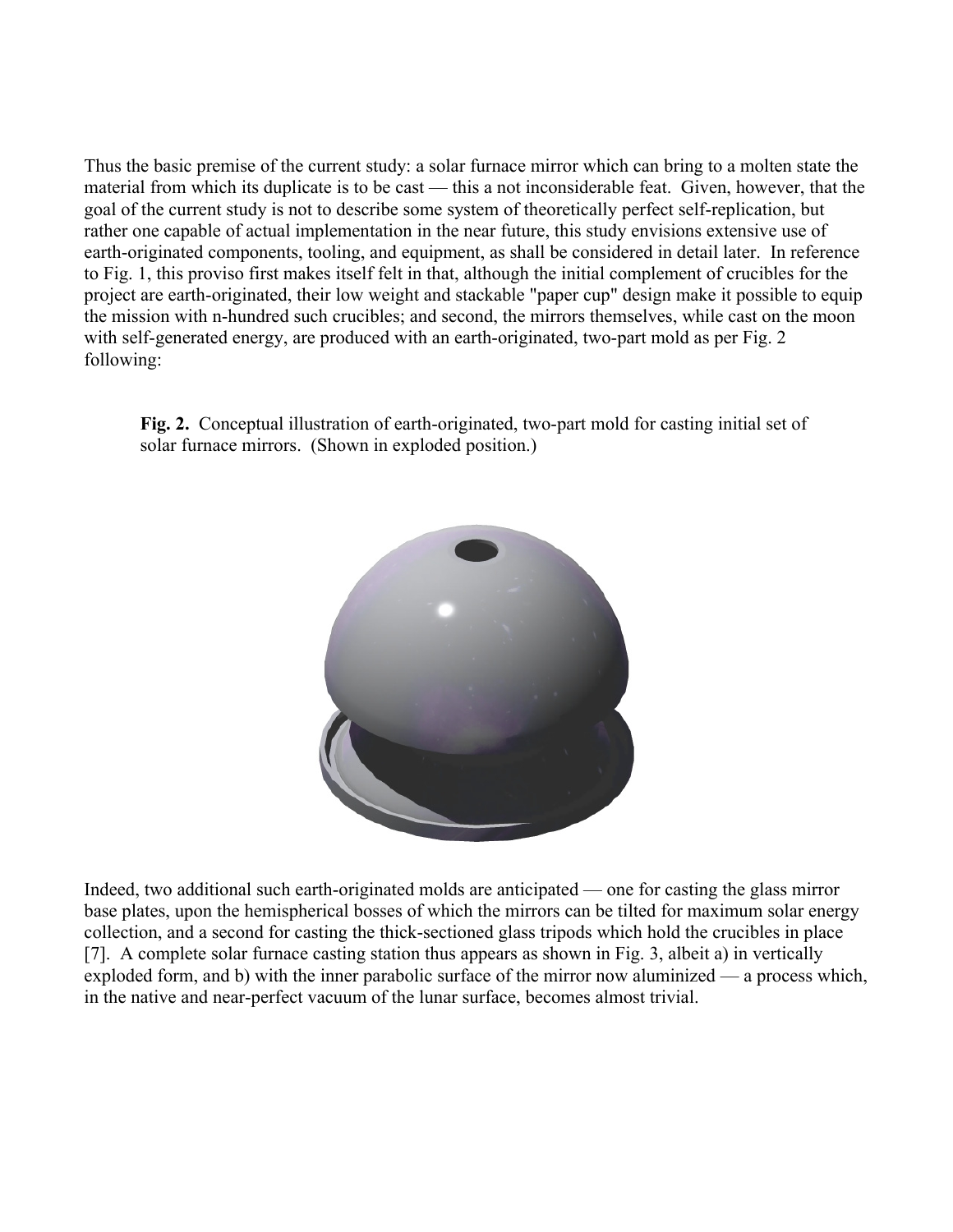**Fig. 3.** Conceptual illustration of complete solar casting station in vertically exploded form. (Ribbed section of crucible wall inhibits migration of heat to its neck, thus preventing softening of glass tripod.)



Reference has already been made to the possibility of tilting the mirrors for maximum incident solar energy collection, and Fig. 4 following shows a solar casting station in such a configuration:

**Figure 4.** Conceptual illustration of solar furnace casting station tilted at 45° from vertical; crucible is of sufficient depth that molten contents are retained.

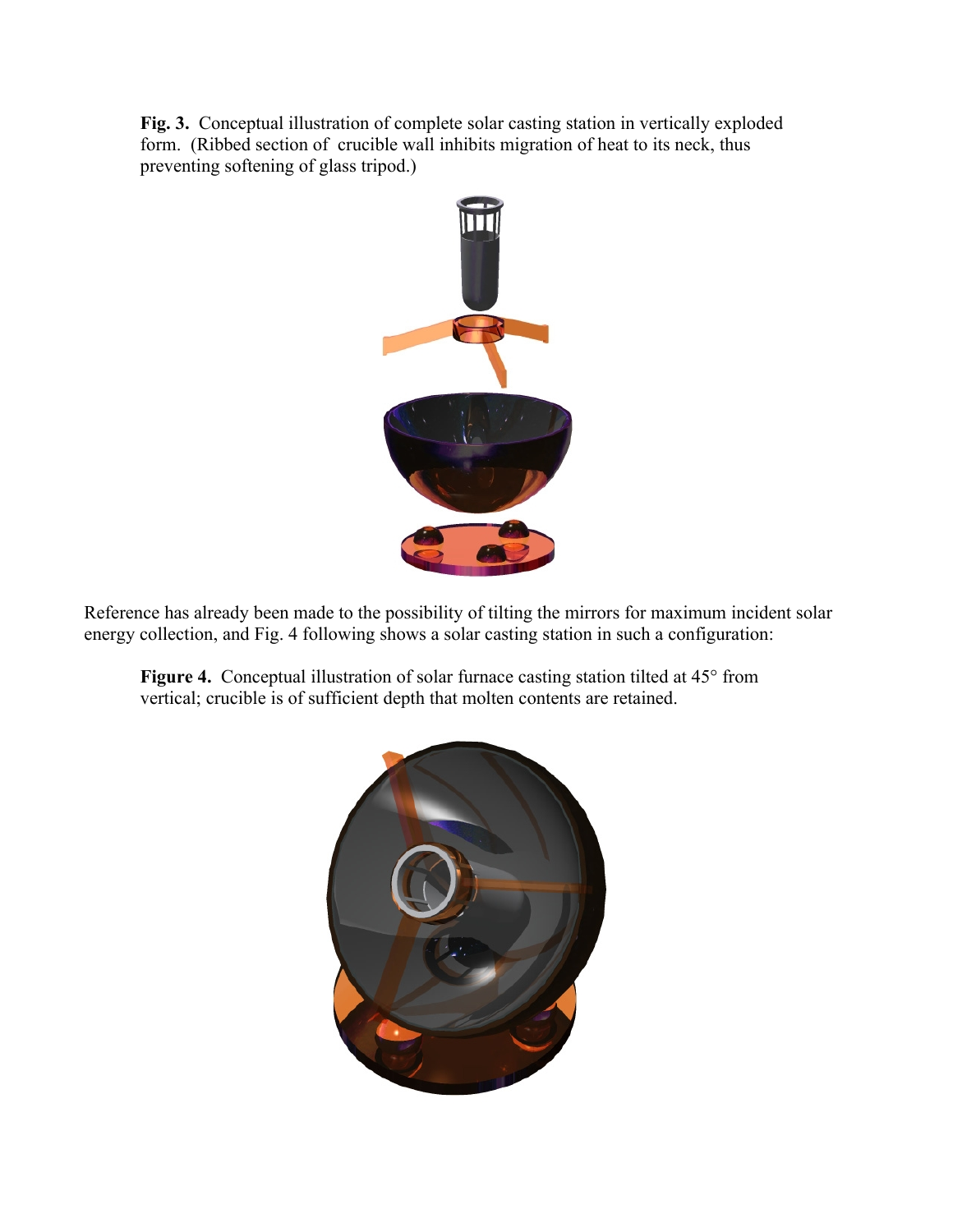In respect to said tilting — and here yet another example of the seemingly alien but actually beneficial aspects of the lunar environment — the salient point is that the sun, as is well known, moves across the lunar sky with much lower apparent speed than it moves across the terrestrial sky, with the result that an array of such mirrors would not need complicated internal sun-tracking hardware, but could be kept in near-optimal alignment by the periodic intervention of some external entity.

As shown in Fig. 5, that entity as envisioned in the present study is in fact an earth-originated "Multi-Function Service Vehicle", and with the periodic tilt adjustment of the solar mirrors only one of its many responsibilities, the others to include: a) providing storage within its internal 2 x 1.5 x 3 m envelope for the three molds, the initial complement of crucibles, and one additional item — a pre-fabricated, aluminum-shelled mirror assembly as the initial "seed" furnace; b) periodic excursions across the lunar regolith to collect the glass bead feedstock; c) placement of molds and sequencing of molding operations; d) the placing of a cover over each semi-completed mirror and the vaporization of an aluminum foil wick pulled from an integrated dispenser to achieve its interior aluminization ; and e) manipulation and placement of molded elements to complete a given solar furnace casting station.

**Figure 5.** Conceptual illustration of line of solar furnace casting stations as attended by Multi-Function Service Vehicle. As shown here, a mirror — albeit in inverted position — is about to be cast atop a previously cast base plate. Also as shown here, the service vehicle is powered by solar cells; were it to be RTG powered, the glass bead collection and re-charging of the crucibles could be undertaken throughout the long lunar night, and with the long lunar day dedicated to the actual casting.

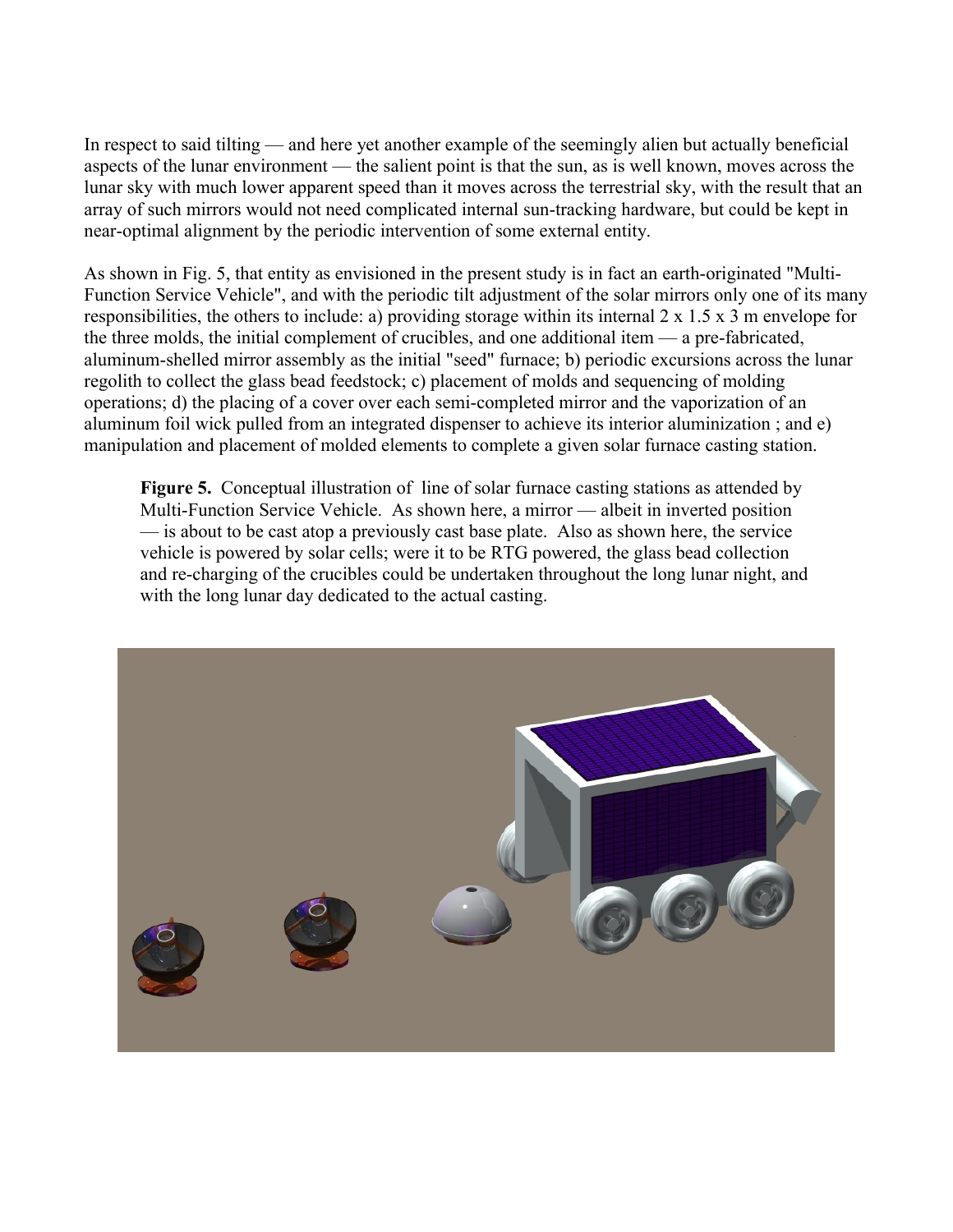#### **Discussion**

Three related questions immediately present themselves for discussion: 1) Even though this study has declared itself to be merely "conceptual", how creditable is the attribution of most of the complicated operations of the proposed system to a black box "service vehicle"? 2) Given that the crucibles, the molds, and, above all, said "service vehicle" are earth-originated, can this system be said to represent some significant degree of self-replication? 3) Do the facilities thereby generated readily lend themselves to the "bootstrapping" of ever greater and more varied facilities; i.e., can this system be said to represent some real foot-hold in respect to autonomous manufacturing on the lunar surface?

In regard to question 1 — the dependence on a black box "service vehicle" — it be could be argued that one of the precise strengths of the current proposal is the segregating of all of its real complexities within a single, earth-originated vehicle rather than their being distributed throughout a complex "factory". This is a type of vehicle, moreover, which we have become quite expert at building (with the possible exception of the glass bead separation function) — now deployed, however, not for the sake of gaining additional intelligence about our solar system, but rather for the sake of putting that intelligence to good use. (Which is not to say that each and every aspect of this mission will not require detailed scrutiny, and, in particular, the design of molds which can be re-used multiple hundreds of times on the dust-laden lunar surface.)

In regard to question 2 — the level of self-replication represented — the point has already been made that the goal of this paper to present a system which might inspire us with the possibility of its near-term implementation; and this being the case, it has seemed acceptable to embrace a design which falls considerably short of complete self-replication. Even so, the fact remains that at the end of its growth phase — i.e., when the last earth-originated crucible has been placed into service — this system can be expected to have created an array of some n-hundred solar furnace casting stations, and these vastly exceeding in total mass and volume the initial delivery package. Nor will these be flimsy "solar cooker" type affairs, but rather solar furnaces of quite robust construction, and again with the recognition that because of the moon's low gravity, the use of thick sections does not necessarily imply a lack of engineering elegance. *What is "clunky" on earth is not necessarily "clunky" on the lunar surface, nor in cislunar space — especially when some earth-like solidity, or shielding from solar radiation, is a desirable quality.*

In regard to question 3 — the extent to which this system can feed into and give rise to a next level of autonomous, self-replicating lunar manufacturing — an obvious general principle is that a source of concentrated heat is the basic requirement for many industrial and chemical processes.

One example, if not to say variant, of this principle deserves particular mention inasmuch as it represents a striking extension of the original system: were a second service vehicle to be dispatched with a complement of thermocouples for installation in place of some of the crucibles — and with the wiring to connect them — the array of mirrors could also generate electricity. (In this case, the preferred configuration for the array of mirrors would perhaps be a set of lines radiating out from a central plaza.)

One might also imagine yet another dramatic extension to the basic system: the possibility that some non-vitreous fraction of the regolith — perhaps after roasting and/or grinding — could serve as an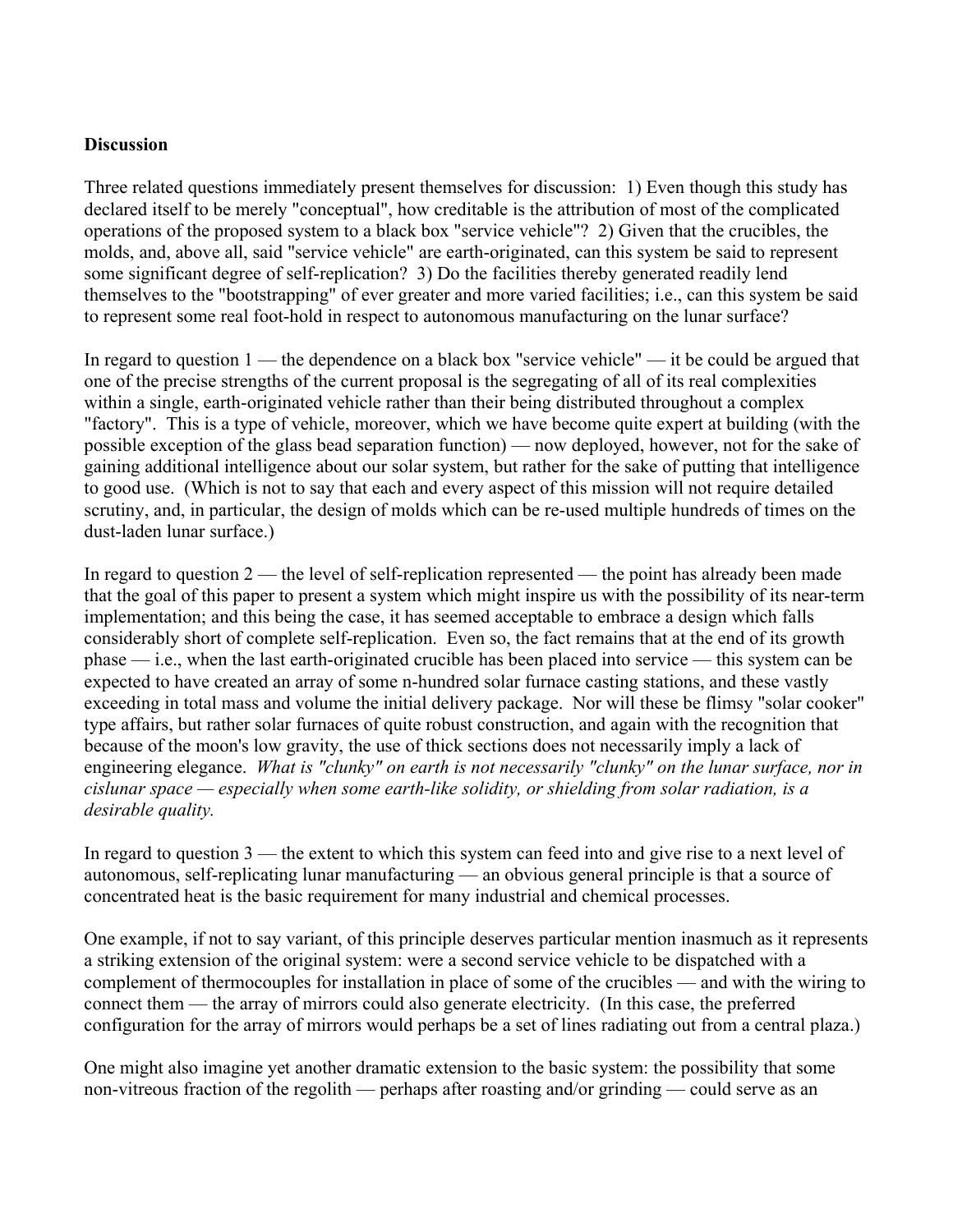aggregate, and could thus be [re]processed with virgin glass beads to produce a composite material [6] of perhaps sufficient tensile strength for the production of structural elements and fluid containment vessels. Given the high viscosity of such a melt, the crucibles, as per Fig. 6, would likely need to evolve in the direction of becoming something like screw press-evacuated cartridges within a larger additive manufacturing/3D printing system — yet still heated within the original solar furnaces.

**Figure 6.** Conceptual illustration of second generation crucible/cartridge.



Such extensions to the basic system, however, pale in potential importance in comparison with an adjustment to its original profile.

As per the earliest mammals, evolution has shown us that "small is beautiful" in terms of gaining a foothold in a given environment; and it may be that a quantitative analysis of the proposed system especially in respect to the solar energy flux at the lunar surface, and therefore the minimum practical aperture of a solar furnace mirror — will demonstrate that the system can be reduced to, say, Mars Pathfinder scale.

All of these are exciting possibilities — but we must conclude this discussion section with a procedural caution. The brainstorming in which we have been engaged here is valuable and inevitable; but this must be conducted with an awareness of the fact that, by drawing out the planning process, the very fertility of self-replicating systems may tend to inhibit their implementation.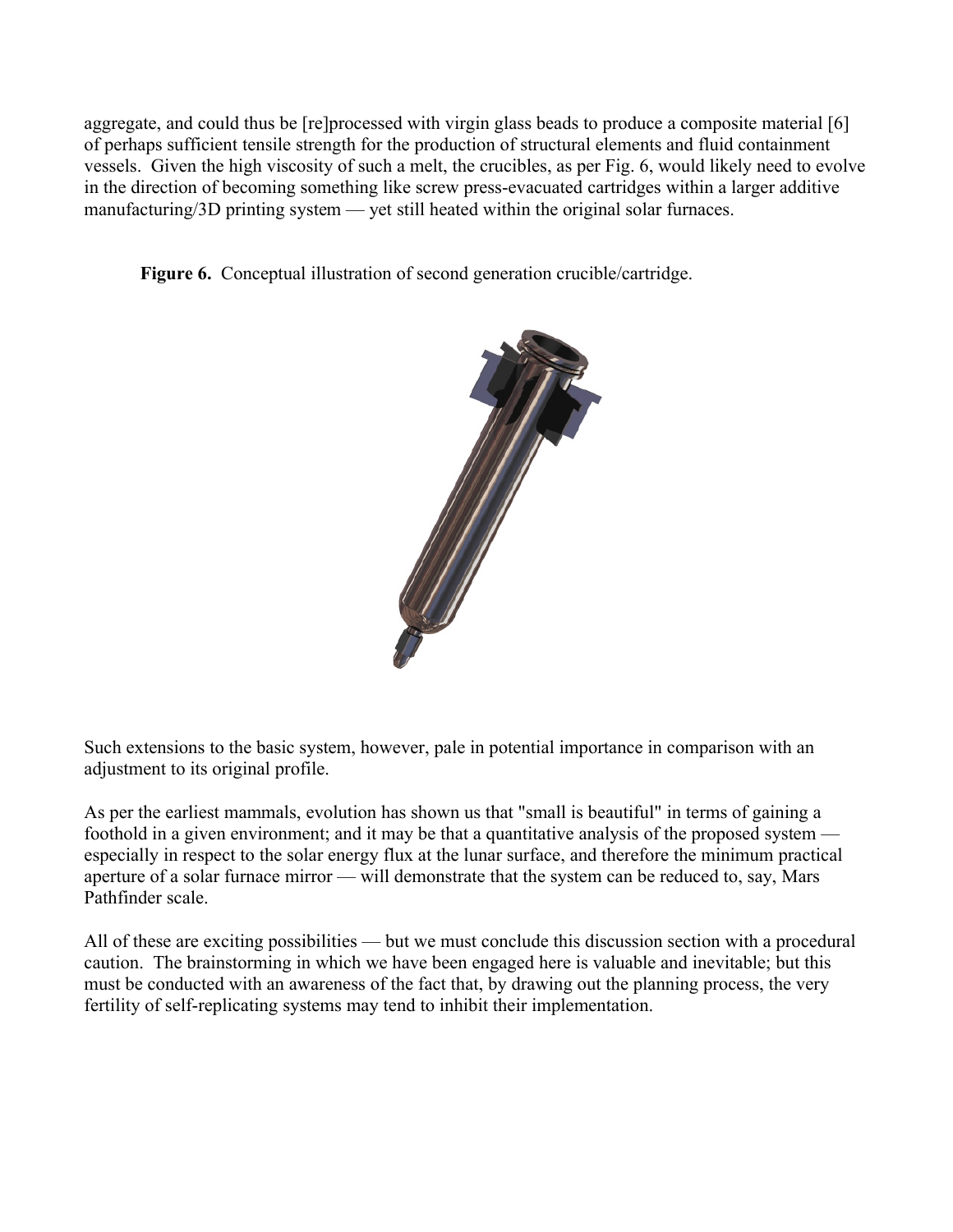### **Conclusion**

The author of this study is well aware that it is a mix of largely familiar ingredients, and, further, that it is but one of a thousand or more proposals as to how humankind might best use our lunar companion as a stepping-stone into the cosmos. It represents, nonetheless, the patient thought of a designer long accustomed to the humiliations of mass, gravity, propagation delay, material science, systems engineering, and entrepreneurship [8] [9] [10], and, as such, may incorporate the type of subtle but also crucial refinements which led from the ill-fated Langley Aerodrome to the not-so-different — yet triumphant — Wright Flyer.

## **References**

[1] The Wikipedia article "Puritan migration to New England (1620 - 1640)" reports that "from 1630 through 1640 approximately 20,000 colonists came to New England", i.e., some 1,800 individuals per year, and from which we might estimate a total migration of 5,000 per year to the full set of English North American colonies. http://en.wikipedia.org/wiki/Puritan\_migration\_to\_New\_England.

[2] http://homepage.ntlworld.com/hitch/gendocs/pop.html

[3] "Can SRS [self-replicating systems] be designed to have few or no precision parts? Can milling and turning operations be eliminated? What substitutes might be found for the usual precision components such as ball bearings, tool bits, metering instruments, micron-feature computer chips, etc.? It is possible to imagine Stirling engines, solar mirrors, electromagnets, and mechanical gear trains using only native lunar basalt, iron, and gases with no chemical processing - but are complete (but simple) SRS possible using just two or three non-chemically recovered elements/minerals? Could SRS be patterned after terrestrial biological protein synthesis, in which the factory is made up of perhaps two dozen fundamental 'building blocks' (similar in function to amino acids) assembled in virtually limitless combinations?" From Appendix 5K, "Issues and Concepts for Further Consideration", in Freitas, Robert A., Jr. and William P. Gilbreath, eds., *Advanced Automation for Space Missions*, NASA, 1982, pg. 333. http://ntrs.nasa.gov/archive/nasa/casi.ntrs.nasa.gov/19830007077.pdf

[4] "The Moon is indeed an alien environment. While these differences may appear to be of only academic interest, as a measure of the Moon's 'abnormality,' it is important to keep in mind that some of the differences also provide unique opportunities for using the lunar environment and its resources in future space exploration." From "The Lunar Environment" in French, Bevan M., Grant H. Heiken, and David T. Vaniman, eds., *Lunar Sourcebook*, Cambridge University Press, 1991, pg. 27. http://www.lpi.usra.edu/publications/books/lunar\_sourcebook/pdf/Chapter03.pdf

[5] Blacic, James D., "Mechanical Properties of Lunar Materials Under Anhydrous, Hard Vacuum Conditions: Applications of Lunar Glass Structural Components", *Lunar Sourcebook*, Cambridge University Press, 1991.

http://www.lpi.usra.edu/publications/books/lunar\_bases/LSBchapter07.pdf#pagemode=bookmarks&pag e=53